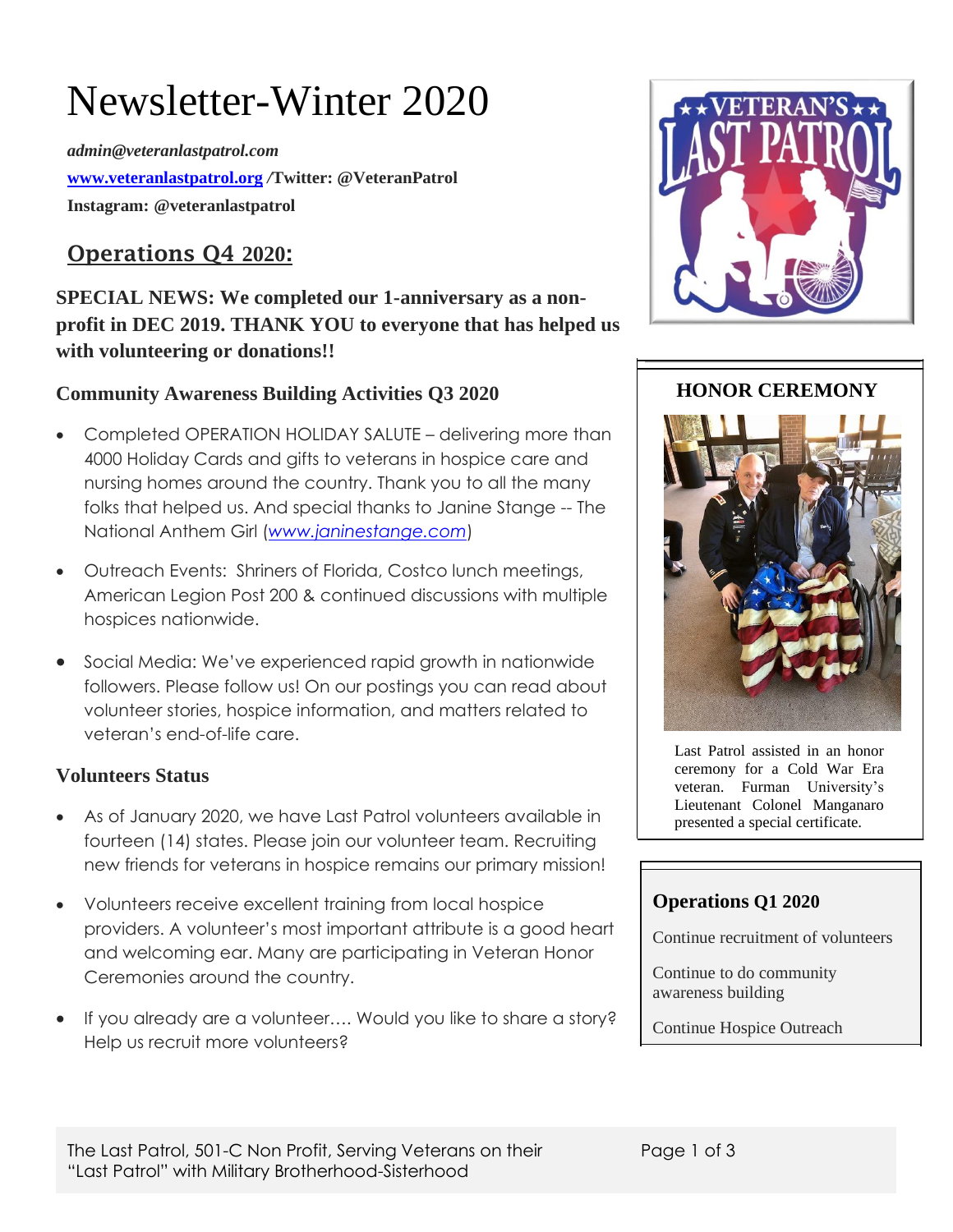# **Honor Roll: Veterans we befriended that completed their Last Patrol & now reside at Post Everlasting**

- •Air Force, Major (Korea)
- Air Force, E7 (Cold War)
- Soldier, E5, (Vietnam)
- Soldier, E4, (WWII Europe)
- Sailor, E6, (Cold War)
- •Marine, E3, (WII Pacific)
- •Marine, E7, (Korea)

Here's a recent note from a family member of a veteran we had befriended…

*"You visited my father @ hospice house Spartanburg, SC and left a quilt. He was a ww2 vet and it meant so much to me. I put the quilt over him before his burial. Thank you so much. I am be in touch again to volunteer with your organization which does such a wonderful mission. God bless you"*



**Here's John Davis delivering Christmas gifts to a Vietnam Veteran**

# **Highlighted Stories**



## **"Operation Holiday Salute"**

*Here's a Cold War Era Air Force Veteran enjoying Holiday Cards. He and his wife are in hospice care together, and share their final days together recalling old stories and life lessons.*



## **"Operation Holiday Salute"**

*Veterans considered Julie a princess, as she spent time with veterans delivering gifts and cards. One grateful veteran reached for her hand and kissed it.*



**"Operation Holiday Salute"**

*Vietnam Veteran Brad delivers a Christmas card and gift to a fellow veteran in a nursing home.*